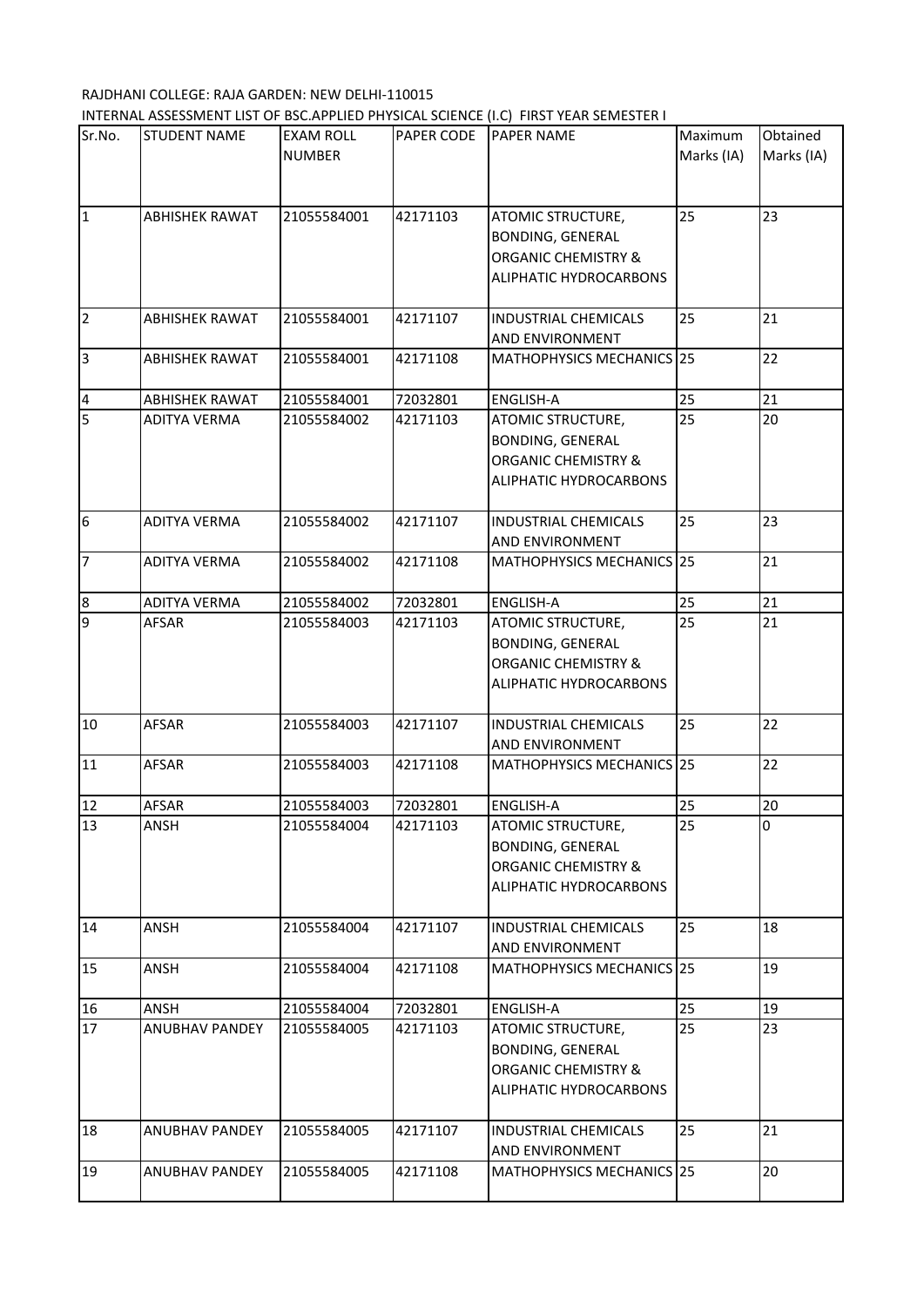| 20 | ANUBHAV PANDEY      | 21055584005 | 72032801 | <b>ENGLISH-A</b>                                                                                         | 25 | 21 |
|----|---------------------|-------------|----------|----------------------------------------------------------------------------------------------------------|----|----|
| 21 | <b>ARUN</b>         | 21055584006 | 42171103 | ATOMIC STRUCTURE,<br><b>BONDING, GENERAL</b><br><b>ORGANIC CHEMISTRY &amp;</b><br>ALIPHATIC HYDROCARBONS | 25 | 20 |
| 22 | <b>ARUN</b>         | 21055584006 | 42171107 | <b>INDUSTRIAL CHEMICALS</b><br>AND ENVIRONMENT                                                           | 25 | 19 |
| 23 | ARUN                | 21055584006 | 42171108 | MATHOPHYSICS MECHANICS 25                                                                                |    | 19 |
| 24 | <b>ARUN</b>         | 21055584006 | 72032801 | <b>ENGLISH-A</b>                                                                                         | 25 | 20 |
| 25 | <b>BADAL</b>        | 21055584007 | 42171103 | ATOMIC STRUCTURE,<br><b>BONDING, GENERAL</b><br><b>ORGANIC CHEMISTRY &amp;</b><br>ALIPHATIC HYDROCARBONS | 25 | 23 |
| 26 | <b>BADAL</b>        | 21055584007 | 42171107 | <b>INDUSTRIAL CHEMICALS</b><br>AND ENVIRONMENT                                                           | 25 | 20 |
| 27 | <b>BADAL</b>        | 21055584007 | 42171108 | MATHOPHYSICS MECHANICS 25                                                                                |    | 22 |
| 28 | <b>BADAL</b>        | 21055584007 | 72032801 | <b>ENGLISH-A</b>                                                                                         | 25 | 21 |
| 29 | CHANDAN             | 21055584008 | 42171103 | ATOMIC STRUCTURE,<br><b>BONDING, GENERAL</b><br><b>ORGANIC CHEMISTRY &amp;</b><br>ALIPHATIC HYDROCARBONS | 25 | 21 |
| 30 | CHANDAN             | 21055584008 | 42171107 | <b>INDUSTRIAL CHEMICALS</b><br>AND ENVIRONMENT                                                           | 25 | 20 |
| 31 | <b>CHANDAN</b>      | 21055584008 | 42171108 | MATHOPHYSICS MECHANICS 25                                                                                |    | 22 |
| 32 | CHANDAN             | 21055584008 | 72032801 | <b>ENGLISH-A</b>                                                                                         | 25 | 20 |
| 33 | <b>CHIRAG SINGH</b> | 21055584009 | 42171103 | ATOMIC STRUCTURE,<br><b>BONDING, GENERAL</b><br><b>ORGANIC CHEMISTRY &amp;</b><br>ALIPHATIC HYDROCARBONS | 25 | 23 |
| 34 | <b>CHIRAG SINGH</b> | 21055584009 | 42171107 | <b>INDUSTRIAL CHEMICALS</b><br>AND ENVIRONMENT                                                           | 25 | 22 |
| 35 | <b>CHIRAG SINGH</b> | 21055584009 | 42171108 | MATHOPHYSICS MECHANICS 25                                                                                |    | 22 |
| 36 | <b>CHIRAG SINGH</b> | 21055584009 | 72032801 | <b>ENGLISH-A</b>                                                                                         | 25 | 22 |
| 37 | <b>CHITRA</b>       | 21055584010 | 42171103 | ATOMIC STRUCTURE,<br><b>BONDING, GENERAL</b><br><b>ORGANIC CHEMISTRY &amp;</b><br>ALIPHATIC HYDROCARBONS | 25 | 18 |
| 38 | <b>CHITRA</b>       | 21055584010 | 42171107 | <b>INDUSTRIAL CHEMICALS</b><br>AND ENVIRONMENT                                                           | 25 | 15 |
| 39 | <b>CHITRA</b>       | 21055584010 | 42171108 | MATHOPHYSICS MECHANICS 25                                                                                |    | 20 |
| 40 | <b>CHITRA</b>       | 21055584010 | 72032801 | ENGLISH-A                                                                                                | 25 | 21 |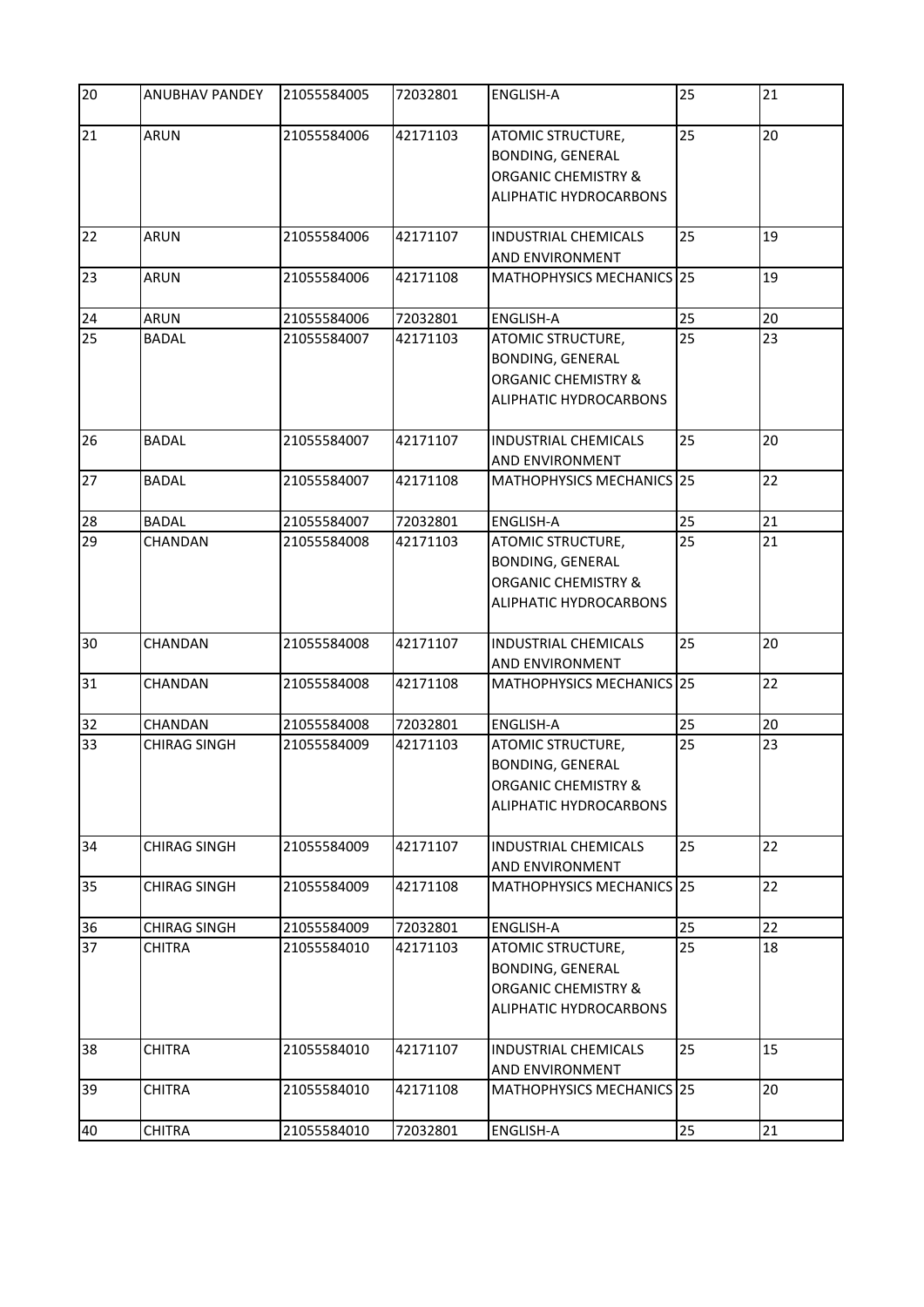| 41 | DEEPANJALI KUMARI 21055584011 |             | 42171103 | ATOMIC STRUCTURE,<br><b>BONDING, GENERAL</b><br><b>ORGANIC CHEMISTRY &amp;</b><br>ALIPHATIC HYDROCARBONS | 25 | 21 |
|----|-------------------------------|-------------|----------|----------------------------------------------------------------------------------------------------------|----|----|
| 42 | DEEPANJALI KUMARI 21055584011 |             | 42171107 | <b>INDUSTRIAL CHEMICALS</b><br>AND ENVIRONMENT                                                           | 25 | 20 |
| 43 | DEEPANJALI KUMARI 21055584011 |             | 42171108 | MATHOPHYSICS MECHANICS 25                                                                                |    | 22 |
| 44 | DEEPANJALI KUMARI 21055584011 |             | 72032801 | <b>ENGLISH-A</b>                                                                                         | 25 | 23 |
| 45 | <b>DEEPANSHU</b>              | 21055584012 | 42171103 | ATOMIC STRUCTURE,<br><b>BONDING, GENERAL</b><br><b>ORGANIC CHEMISTRY &amp;</b><br>ALIPHATIC HYDROCARBONS | 25 | 22 |
| 46 | DEEPANSHU                     | 21055584012 | 42171107 | <b>INDUSTRIAL CHEMICALS</b><br><b>AND ENVIRONMENT</b>                                                    | 25 | 21 |
| 47 | DEEPANSHU                     | 21055584012 | 42171108 | MATHOPHYSICS MECHANICS 25                                                                                |    | 22 |
| 48 | DEEPANSHU                     | 21055584012 | 72032801 | <b>ENGLISH-A</b>                                                                                         | 25 | 21 |
| 49 | <b>DIKSHA</b>                 | 21055584013 | 42171103 | ATOMIC STRUCTURE,<br>BONDING, GENERAL<br><b>ORGANIC CHEMISTRY &amp;</b><br>ALIPHATIC HYDROCARBONS        | 25 | 23 |
| 50 | <b>DIKSHA</b>                 | 21055584013 | 42171107 | <b>INDUSTRIAL CHEMICALS</b><br>AND ENVIRONMENT                                                           | 25 | 20 |
| 51 | <b>DIKSHA</b>                 | 21055584013 | 42171108 | MATHOPHYSICS MECHANICS 25                                                                                |    | 21 |
| 52 | <b>DIKSHA</b>                 | 21055584013 | 72032801 | <b>ENGLISH-A</b>                                                                                         | 25 | 24 |
| 53 | <b>HARIOM PANDEY</b>          | 21055584014 | 42171103 | ATOMIC STRUCTURE,<br>BONDING, GENERAL<br><b>ORGANIC CHEMISTRY &amp;</b><br>ALIPHATIC HYDROCARBONS        | 25 | 22 |
| 54 | <b>HARIOM PANDEY</b>          | 21055584014 | 42171107 | <b>INDUSTRIAL CHEMICALS</b><br>AND ENVIRONMENT                                                           | 25 | 21 |
| 55 | <b>HARIOM PANDEY</b>          | 21055584014 | 42171108 | MATHOPHYSICS MECHANICS 25                                                                                |    | 20 |
| 56 | <b>HARIOM PANDEY</b>          | 21055584014 | 72032801 | <b>ENGLISH-A</b>                                                                                         | 25 | 22 |
| 57 | HARSH KUMAR JHA               | 21055584015 | 42171103 | ATOMIC STRUCTURE,<br>BONDING, GENERAL<br><b>ORGANIC CHEMISTRY &amp;</b><br>ALIPHATIC HYDROCARBONS        | 25 | 22 |
| 58 | HARSH KUMAR JHA               | 21055584015 | 42171107 | <b>INDUSTRIAL CHEMICALS</b><br>AND ENVIRONMENT                                                           | 25 | 21 |
| 59 | HARSH KUMAR JHA               | 21055584015 | 42171108 | MATHOPHYSICS MECHANICS 25                                                                                |    | 22 |
| 60 | HARSH KUMAR JHA               | 21055584015 | 72032801 | ENGLISH-A                                                                                                | 25 | 21 |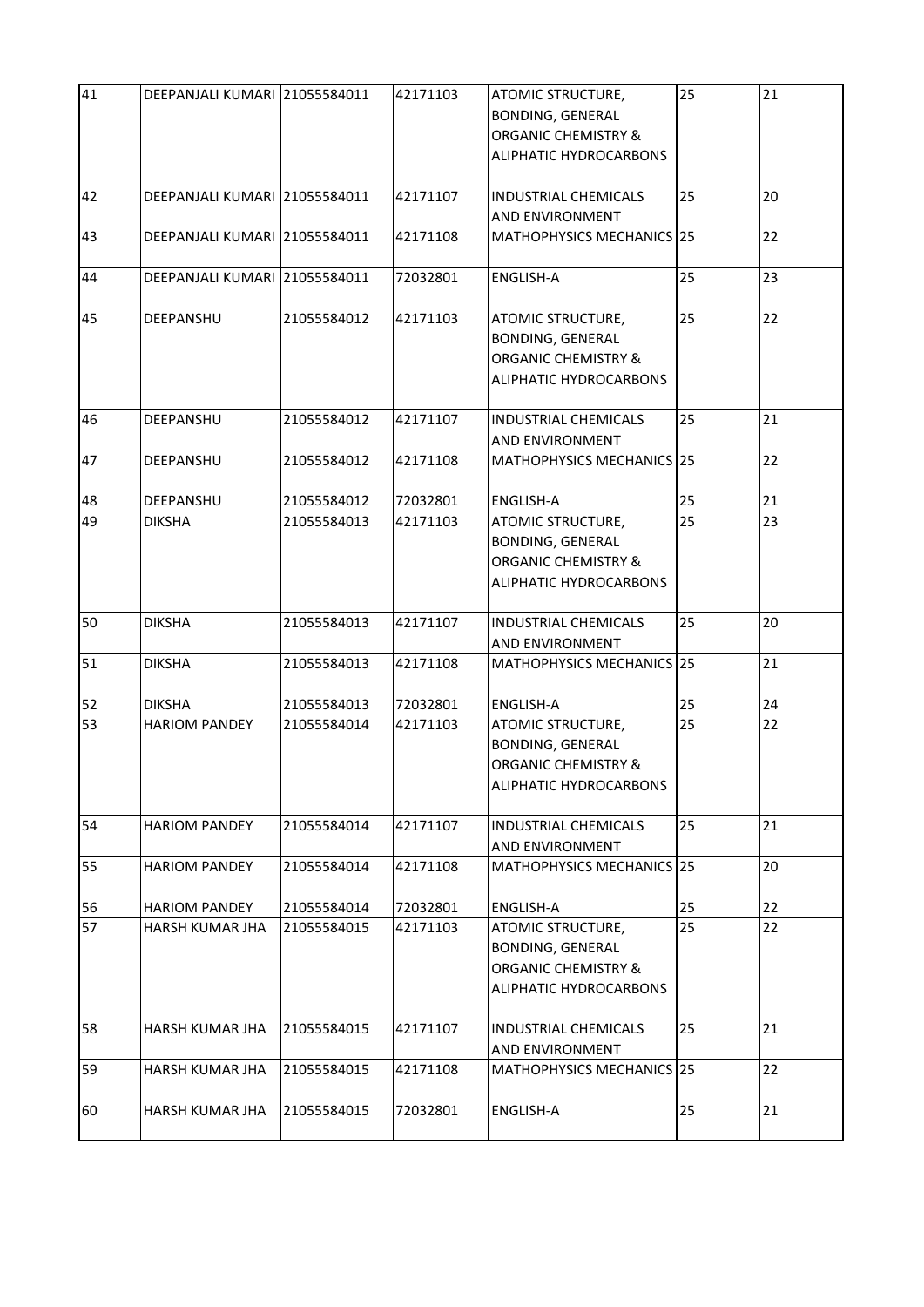| 61 | HARSHITA SHARMA          | 21055584016 | 42171103 | ATOMIC STRUCTURE,<br><b>BONDING, GENERAL</b><br><b>ORGANIC CHEMISTRY &amp;</b><br>ALIPHATIC HYDROCARBONS | 25 | 21 |
|----|--------------------------|-------------|----------|----------------------------------------------------------------------------------------------------------|----|----|
| 62 | <b>HARSHITA SHARMA</b>   | 21055584016 | 42171107 | <b>INDUSTRIAL CHEMICALS</b><br>AND ENVIRONMENT                                                           | 25 | 22 |
| 63 | HARSHITA SHARMA          | 21055584016 | 42171108 | MATHOPHYSICS MECHANICS 25                                                                                |    | 20 |
| 64 | HARSHITA SHARMA          | 21055584016 | 72032801 | ENGLISH-A                                                                                                | 25 | 22 |
| 65 | <b>JUHI KUMARI</b>       | 21055584017 | 42171103 | ATOMIC STRUCTURE,<br><b>BONDING, GENERAL</b><br><b>ORGANIC CHEMISTRY &amp;</b><br>ALIPHATIC HYDROCARBONS | 25 | 24 |
| 66 | <b>JUHI KUMARI</b>       | 21055584017 | 42171107 | <b>INDUSTRIAL CHEMICALS</b><br>AND ENVIRONMENT                                                           | 25 | 22 |
| 67 | <b>JUHI KUMARI</b>       | 21055584017 | 42171108 | MATHOPHYSICS MECHANICS 25                                                                                |    | 23 |
| 68 | <b>JUHI KUMARI</b>       | 21055584017 | 72032801 | <b>ENGLISH-A</b>                                                                                         | 25 | 23 |
| 69 | <b>KARTIK JOSHI</b>      | 21055584018 | 42171103 | ATOMIC STRUCTURE,<br><b>BONDING, GENERAL</b><br><b>ORGANIC CHEMISTRY &amp;</b><br>ALIPHATIC HYDROCARBONS | 25 | 22 |
| 70 | <b>KARTIK JOSHI</b>      | 21055584018 | 42171107 | <b>INDUSTRIAL CHEMICALS</b><br>AND ENVIRONMENT                                                           | 25 | 21 |
| 71 | <b>KARTIK JOSHI</b>      | 21055584018 | 42171108 | MATHOPHYSICS MECHANICS 25                                                                                |    | 23 |
| 72 | <b>KARTIK JOSHI</b>      | 21055584018 | 72032801 | <b>ENGLISH-A</b>                                                                                         | 25 | 25 |
| 73 | <b>KRITIKA BUKHARIYA</b> | 21055584019 | 42171103 | ATOMIC STRUCTURE,<br><b>BONDING, GENERAL</b><br><b>ORGANIC CHEMISTRY &amp;</b><br>ALIPHATIC HYDROCARBONS | 25 | 23 |
| 74 | KRITIKA BUKHARIYA        | 21055584019 | 42171107 | <b>INDUSTRIAL CHEMICALS</b><br>AND ENVIRONMENT                                                           | 25 | 20 |
| 75 | KRITIKA BUKHARIYA        | 21055584019 | 42171108 | MATHOPHYSICS MECHANICS 25                                                                                |    | 22 |
| 76 | KRITIKA BUKHARIYA        | 21055584019 | 72032801 | <b>ENGLISH-A</b>                                                                                         | 25 | 23 |
| 77 | <b>KUNAL SINGH</b>       | 21055584020 | 42171103 | ATOMIC STRUCTURE,<br><b>BONDING, GENERAL</b><br><b>ORGANIC CHEMISTRY &amp;</b><br>ALIPHATIC HYDROCARBONS | 25 | 22 |
| 78 | <b>KUNAL SINGH</b>       | 21055584020 | 42171107 | <b>INDUSTRIAL CHEMICALS</b><br>AND ENVIRONMENT                                                           | 25 | 23 |
| 79 | <b>KUNAL SINGH</b>       | 21055584020 | 42171108 | <b>MATHOPHYSICS MECHANICS 25</b>                                                                         |    | 20 |
| 80 | <b>KUNAL SINGH</b>       | 21055584020 | 72032801 | ENGLISH-A                                                                                                | 25 | 23 |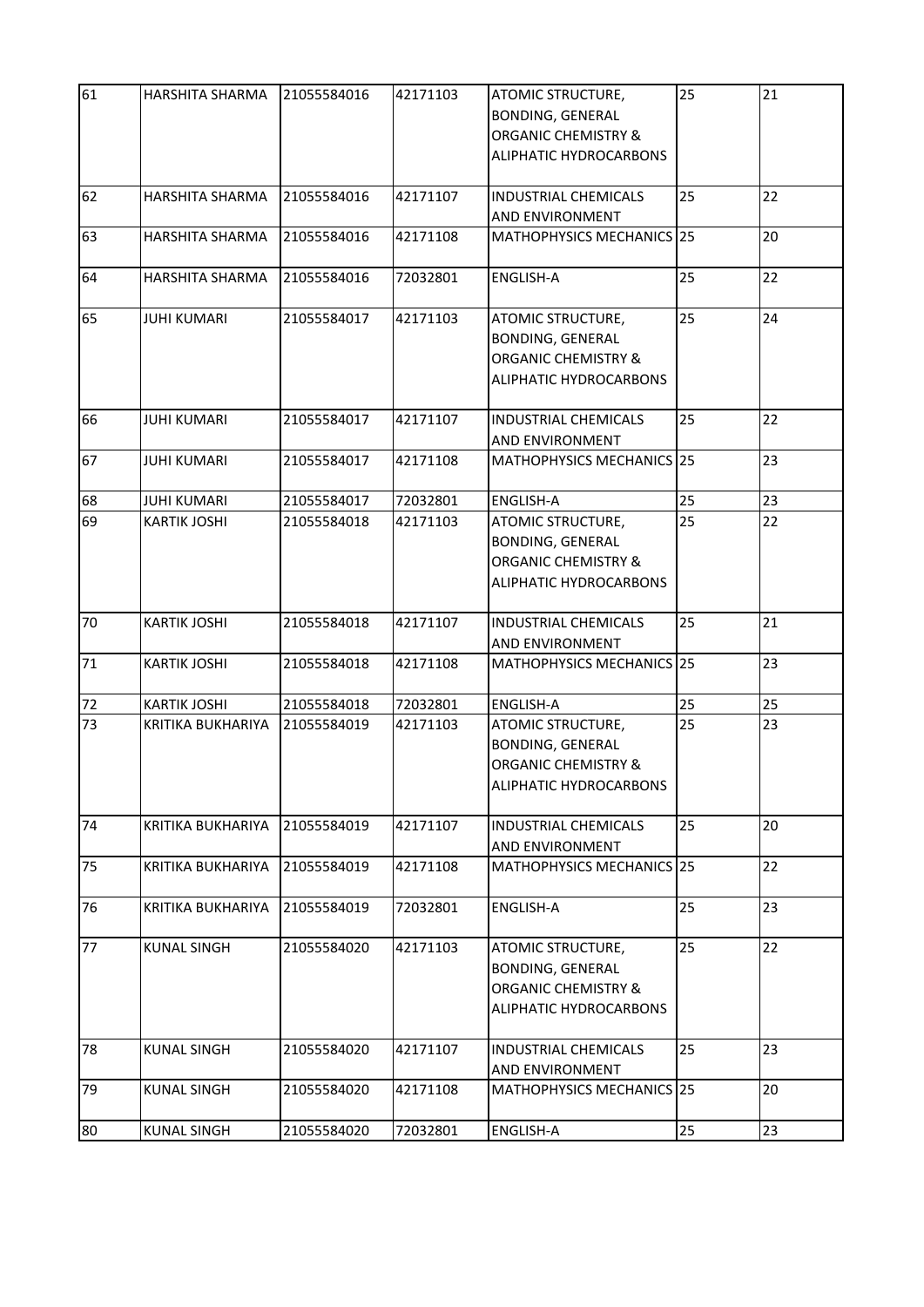| 81  | LAVANYA DAHIYA                    | 21055584021 | 42171103 | ATOMIC STRUCTURE,<br><b>BONDING, GENERAL</b><br><b>ORGANIC CHEMISTRY &amp;</b><br>ALIPHATIC HYDROCARBONS | 25 | 19 |
|-----|-----------------------------------|-------------|----------|----------------------------------------------------------------------------------------------------------|----|----|
| 82  | LAVANYA DAHIYA                    | 21055584021 | 42171107 | <b>INDUSTRIAL CHEMICALS</b><br>AND ENVIRONMENT                                                           | 25 | 19 |
| 83  | LAVANYA DAHIYA                    | 21055584021 | 42171108 | MATHOPHYSICS MECHANICS 25                                                                                |    | 23 |
| 84  | LAVANYA DAHIYA                    | 21055584021 | 72032801 | ENGLISH-A                                                                                                | 25 | 20 |
| 85  | <b>MANSHA YADAV</b>               | 21055584022 | 42171103 | ATOMIC STRUCTURE,<br><b>BONDING, GENERAL</b><br><b>ORGANIC CHEMISTRY &amp;</b><br>ALIPHATIC HYDROCARBONS | 25 | 22 |
| 86  | <b>MANSHA YADAV</b>               | 21055584022 | 42171107 | <b>INDUSTRIAL CHEMICALS</b><br>AND ENVIRONMENT                                                           | 25 | 18 |
| 87  | <b>MANSHA YADAV</b>               | 21055584022 | 42171108 | MATHOPHYSICS MECHANICS 25                                                                                |    | 20 |
| 88  | <b>MANSHA YADAV</b>               | 21055584022 | 72032801 | <b>ENGLISH-A</b>                                                                                         | 25 | 18 |
| 89  | <b>MANVI GOLA</b>                 | 21055584023 | 42171103 | ATOMIC STRUCTURE,<br><b>BONDING, GENERAL</b><br><b>ORGANIC CHEMISTRY &amp;</b><br>ALIPHATIC HYDROCARBONS | 25 | 23 |
| 90  | <b>MANVI GOLA</b>                 | 21055584023 | 42171107 | <b>INDUSTRIAL CHEMICALS</b><br>AND ENVIRONMENT                                                           | 25 | 22 |
| 91  | <b>MANVI GOLA</b>                 | 21055584023 | 42171108 | MATHOPHYSICS MECHANICS 25                                                                                |    | 21 |
| 92  | <b>MANVI GOLA</b>                 | 21055584023 | 72032801 | ENGLISH-A                                                                                                | 25 | 24 |
| 93  | <b>MIFAM DORJAY</b>               | 21055584024 | 42171103 | ATOMIC STRUCTURE,<br><b>BONDING, GENERAL</b><br><b>ORGANIC CHEMISTRY &amp;</b><br>ALIPHATIC HYDROCARBONS | 25 | 22 |
| 94  | <b>MIFAM DORJAY</b>               | 21055584024 | 42171107 | <b>INDUSTRIAL CHEMICALS</b><br>AND ENVIRONMENT                                                           | 25 | 19 |
| 95  | <b>MIFAM DORJAY</b>               | 21055584024 | 42171108 | MATHOPHYSICS MECHANICS 25                                                                                |    | 23 |
| 96  | MIFAM DORJAY                      | 21055584024 | 72032801 | ENGLISH-A                                                                                                | 25 | 21 |
| 97  | <b>MOHD SAMAD</b><br>ABBAS        | 21055584025 | 42171103 | ATOMIC STRUCTURE,<br><b>BONDING, GENERAL</b><br><b>ORGANIC CHEMISTRY &amp;</b><br>ALIPHATIC HYDROCARBONS | 25 | 23 |
| 98  | <b>MOHD SAMAD</b><br><b>ABBAS</b> | 21055584025 | 42171107 | <b>INDUSTRIAL CHEMICALS</b><br><b>AND ENVIRONMENT</b>                                                    | 25 | 23 |
| 99  | <b>MOHD SAMAD</b><br><b>ABBAS</b> | 21055584025 | 42171108 | MATHOPHYSICS MECHANICS 25                                                                                |    | 21 |
| 100 | <b>MOHD SAMAD</b><br>ABBAS        | 21055584025 | 72032801 | <b>ENGLISH-A</b>                                                                                         | 25 | 24 |
| 101 | <b>MOHIT</b>                      | 21055584026 | 42171103 | ATOMIC STRUCTURE,<br><b>BONDING, GENERAL</b><br><b>ORGANIC CHEMISTRY &amp;</b><br>ALIPHATIC HYDROCARBONS | 25 | 11 |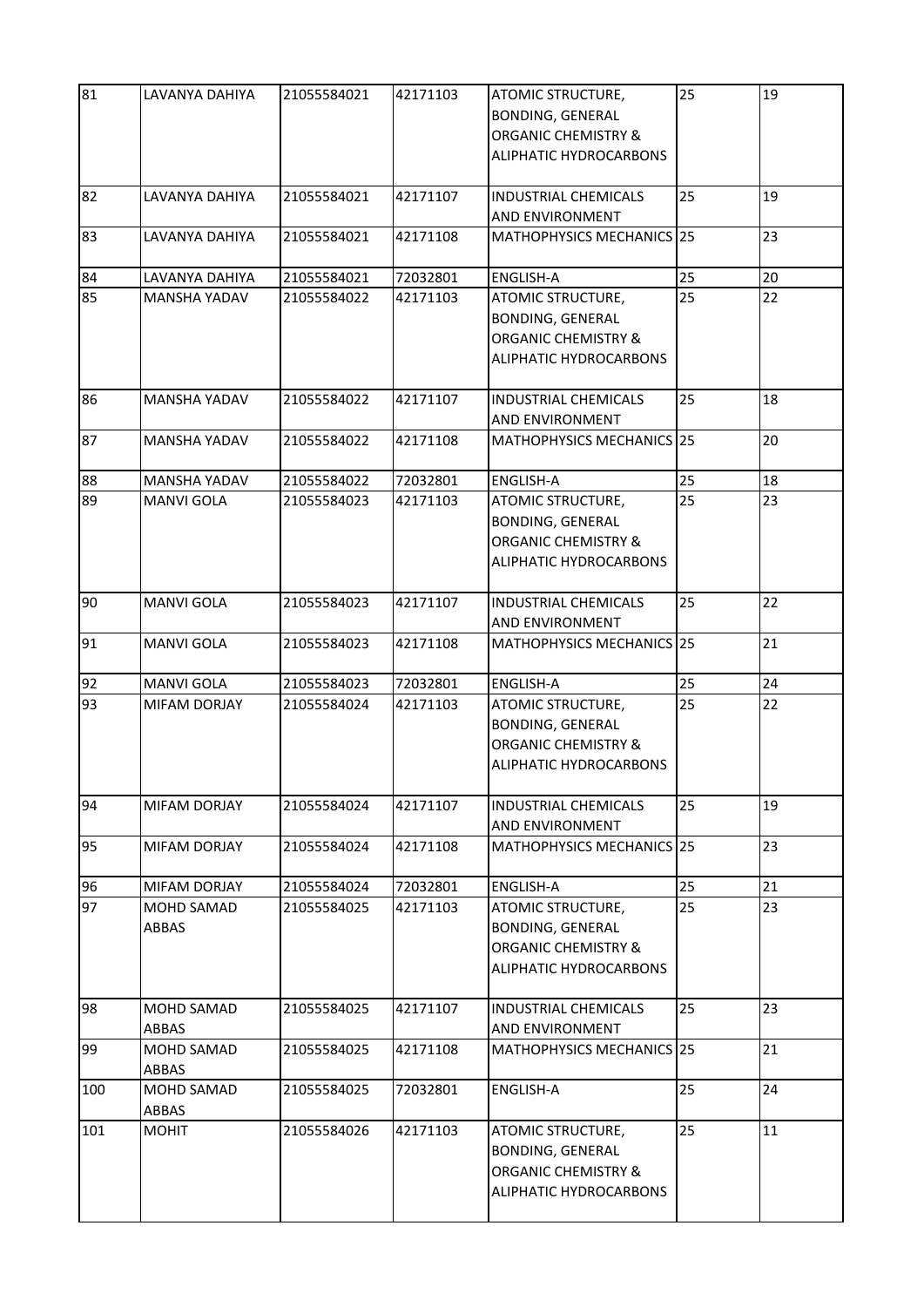| 102 | <b>MOHIT</b>      | 21055584026 | 42171107 | <b>INDUSTRIAL CHEMICALS</b><br>AND ENVIRONMENT                                                           | 25 | 22 |
|-----|-------------------|-------------|----------|----------------------------------------------------------------------------------------------------------|----|----|
| 103 | <b>MOHIT</b>      | 21055584026 | 42171108 | MATHOPHYSICS MECHANICS 25                                                                                |    | 19 |
| 104 | <b>MOHIT</b>      | 21055584026 | 72032801 | <b>ENGLISH-A</b>                                                                                         | 25 | 21 |
| 105 | <b>NAMAN PANT</b> | 21055584027 | 42171103 | ATOMIC STRUCTURE,<br><b>BONDING, GENERAL</b><br><b>ORGANIC CHEMISTRY &amp;</b><br>ALIPHATIC HYDROCARBONS | 25 | 23 |
| 106 | <b>NAMAN PANT</b> | 21055584027 | 42171107 | <b>INDUSTRIAL CHEMICALS</b><br>AND ENVIRONMENT                                                           | 25 | 20 |
| 107 | <b>NAMAN PANT</b> | 21055584027 | 42171108 | MATHOPHYSICS MECHANICS 25                                                                                |    | 23 |
| 108 | <b>NAMAN PANT</b> | 21055584027 | 72032801 | <b>ENGLISH-A</b>                                                                                         | 25 | 25 |
| 109 | <b>NEHA</b>       | 21055584028 | 42171103 | ATOMIC STRUCTURE,<br><b>BONDING, GENERAL</b><br><b>ORGANIC CHEMISTRY &amp;</b><br>ALIPHATIC HYDROCARBONS | 25 | 23 |
| 110 | <b>NEHA</b>       | 21055584028 | 42171107 | <b>INDUSTRIAL CHEMICALS</b><br>AND ENVIRONMENT                                                           | 25 | 16 |
| 111 | <b>NEHA</b>       | 21055584028 | 42171108 | MATHOPHYSICS MECHANICS 25                                                                                |    | 23 |
| 112 | <b>NEHA</b>       | 21055584028 | 72032801 | ENGLISH-A                                                                                                | 25 | 18 |
| 113 | <b>NISHANT</b>    | 21055584029 | 42171103 | ATOMIC STRUCTURE,<br><b>BONDING, GENERAL</b><br><b>ORGANIC CHEMISTRY &amp;</b><br>ALIPHATIC HYDROCARBONS | 25 | 21 |
| 114 | <b>NISHANT</b>    | 21055584029 | 42171107 | <b>INDUSTRIAL CHEMICALS</b><br>AND ENVIRONMENT                                                           | 25 | 25 |
| 115 | <b>NISHANT</b>    | 21055584029 | 42171108 | MATHOPHYSICS MECHANICS 25                                                                                |    | 17 |
| 116 | <b>NISHANT</b>    | 21055584029 | 72032801 | <b>ENGLISH-A</b>                                                                                         | 25 | 21 |
| 117 | PRAKASH KUMAR     | 21055584030 | 42171103 | ATOMIC STRUCTURE,<br><b>BONDING, GENERAL</b><br><b>ORGANIC CHEMISTRY &amp;</b><br>ALIPHATIC HYDROCARBONS | 25 | 20 |
| 118 | PRAKASH KUMAR     | 21055584030 | 42171107 | <b>INDUSTRIAL CHEMICALS</b><br>AND ENVIRONMENT                                                           | 25 | 18 |
| 119 | PRAKASH KUMAR     | 21055584030 | 42171108 | MATHOPHYSICS MECHANICS 25                                                                                |    | 20 |
| 120 | PRAKASH KUMAR     | 21055584030 | 72032801 | ENGLISH-A                                                                                                | 25 | 20 |
| 121 | PRATEEK GOYAL     | 21055584031 | 42171103 | ATOMIC STRUCTURE,<br><b>BONDING, GENERAL</b><br><b>ORGANIC CHEMISTRY &amp;</b><br>ALIPHATIC HYDROCARBONS | 25 | 21 |
| 122 | PRATEEK GOYAL     | 21055584031 | 42171107 | <b>INDUSTRIAL CHEMICALS</b><br>AND ENVIRONMENT                                                           | 25 | 23 |
| 123 | PRATEEK GOYAL     | 21055584031 | 42171108 | MATHOPHYSICS MECHANICS 25                                                                                |    | 21 |
| 124 | PRATEEK GOYAL     | 21055584031 | 72032801 | ENGLISH-A                                                                                                | 25 | 21 |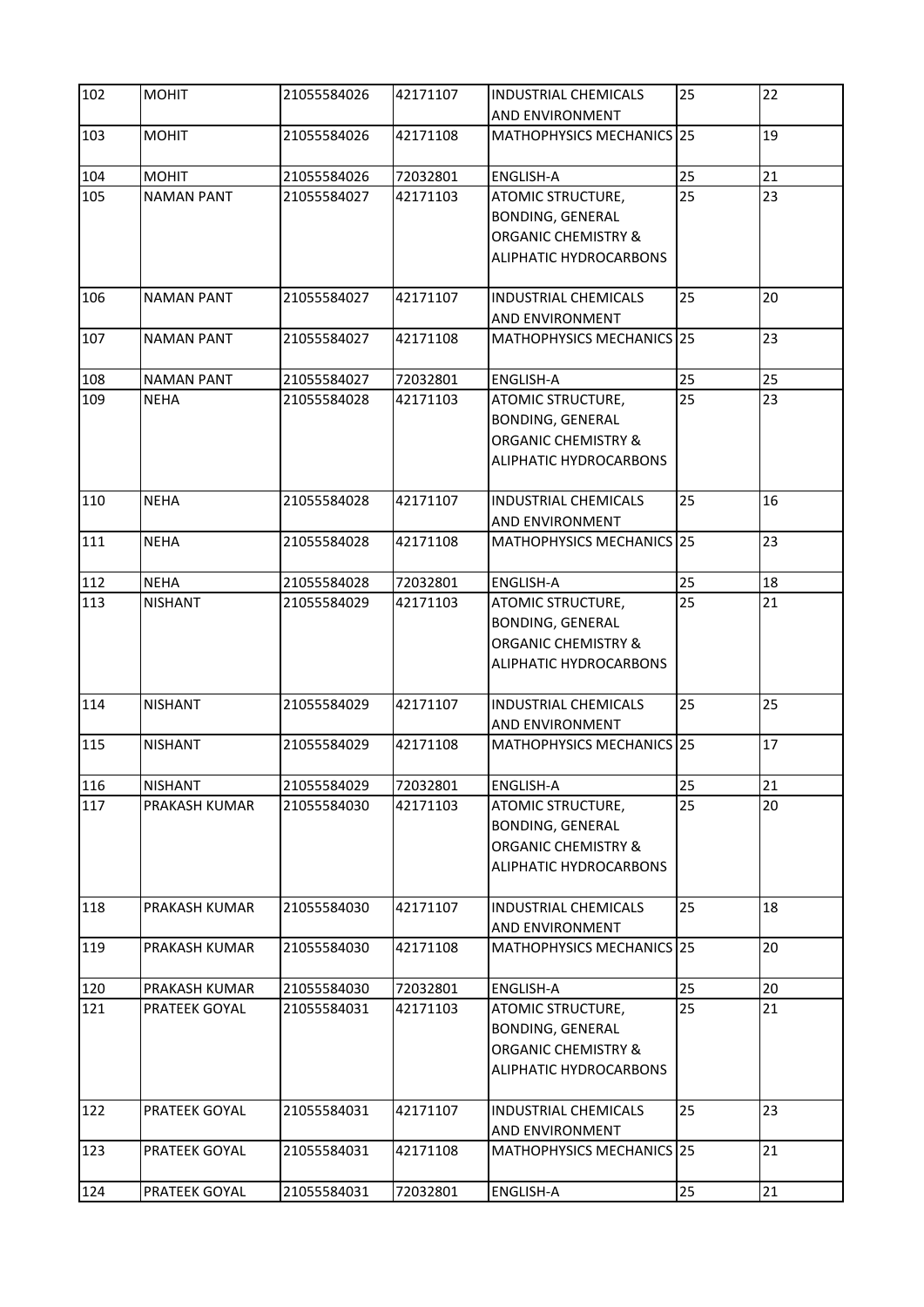| 125 | <b>PRAVEEN KUMAR</b> | 21055584032 | 42171103 | ATOMIC STRUCTURE,<br><b>BONDING, GENERAL</b><br><b>ORGANIC CHEMISTRY &amp;</b><br>ALIPHATIC HYDROCARBONS | 25 | 20 |
|-----|----------------------|-------------|----------|----------------------------------------------------------------------------------------------------------|----|----|
| 126 | <b>PRAVEEN KUMAR</b> | 21055584032 | 42171107 | <b>INDUSTRIAL CHEMICALS</b><br>AND ENVIRONMENT                                                           | 25 | 21 |
| 127 | <b>PRAVEEN KUMAR</b> | 21055584032 | 42171108 | MATHOPHYSICS MECHANICS 25                                                                                |    | 21 |
| 128 | PRAVEEN KUMAR        | 21055584032 | 72032801 | ENGLISH-A                                                                                                | 25 | 21 |
| 129 | <b>PUSHPENDER</b>    | 21055584033 | 42171103 | ATOMIC STRUCTURE,<br><b>BONDING, GENERAL</b><br><b>ORGANIC CHEMISTRY &amp;</b><br>ALIPHATIC HYDROCARBONS | 25 | 21 |
| 130 | <b>PUSHPENDER</b>    | 21055584033 | 42171107 | <b>INDUSTRIAL CHEMICALS</b><br>AND ENVIRONMENT                                                           | 25 | 21 |
| 131 | <b>PUSHPENDER</b>    | 21055584033 | 42171108 | MATHOPHYSICS MECHANICS 25                                                                                |    | 21 |
| 132 | <b>PUSHPENDER</b>    | 21055584033 | 72032801 | <b>ENGLISH-A</b>                                                                                         | 25 | 21 |
| 133 | <b>RAHUL KUMAR</b>   | 21055584034 | 42171103 | ATOMIC STRUCTURE,<br><b>BONDING, GENERAL</b><br><b>ORGANIC CHEMISTRY &amp;</b><br>ALIPHATIC HYDROCARBONS | 25 | 21 |
| 134 | <b>RAHUL KUMAR</b>   | 21055584034 | 42171107 | <b>INDUSTRIAL CHEMICALS</b><br>AND ENVIRONMENT                                                           | 25 | 0  |
| 135 | <b>RAHUL KUMAR</b>   | 21055584034 | 42171108 | MATHOPHYSICS MECHANICS 25                                                                                |    | 21 |
| 136 | <b>RAHUL KUMAR</b>   | 21055584034 | 72032801 | ENGLISH-A                                                                                                | 25 | 23 |
| 137 | <b>REENA</b>         | 21055584035 | 42171103 | ATOMIC STRUCTURE,<br><b>BONDING, GENERAL</b><br><b>ORGANIC CHEMISTRY &amp;</b><br>ALIPHATIC HYDROCARBONS | 25 | 21 |
| 138 | <b>REENA</b>         | 21055584035 | 42171107 | <b>INDUSTRIAL CHEMICALS</b><br>AND ENVIRONMENT                                                           | 25 | 20 |
| 139 | <b>REENA</b>         | 21055584035 | 42171108 | MATHOPHYSICS MECHANICS 25                                                                                |    | 23 |
| 140 | <b>REENA</b>         | 21055584035 | 72032801 | ENGLISH-A                                                                                                | 25 | 22 |
| 141 | <b>ROHIT KUMAR</b>   | 21055584036 | 42171103 | ATOMIC STRUCTURE,<br><b>BONDING, GENERAL</b><br><b>ORGANIC CHEMISTRY &amp;</b><br>ALIPHATIC HYDROCARBONS | 25 | 20 |
| 142 | <b>ROHIT KUMAR</b>   | 21055584036 | 42171107 | <b>INDUSTRIAL CHEMICALS</b><br><b>AND ENVIRONMENT</b>                                                    | 25 | 22 |
| 143 | <b>ROHIT KUMAR</b>   | 21055584036 | 42171108 | MATHOPHYSICS MECHANICS 25                                                                                |    | 21 |
| 144 | <b>ROHIT KUMAR</b>   | 21055584036 | 72032801 | <b>ENGLISH-A</b>                                                                                         | 25 | 21 |
| 145 | <b>SAHIL LOHCHAB</b> | 21055584037 | 42171103 | ATOMIC STRUCTURE,<br><b>BONDING, GENERAL</b><br><b>ORGANIC CHEMISTRY &amp;</b><br>ALIPHATIC HYDROCARBONS | 25 | 19 |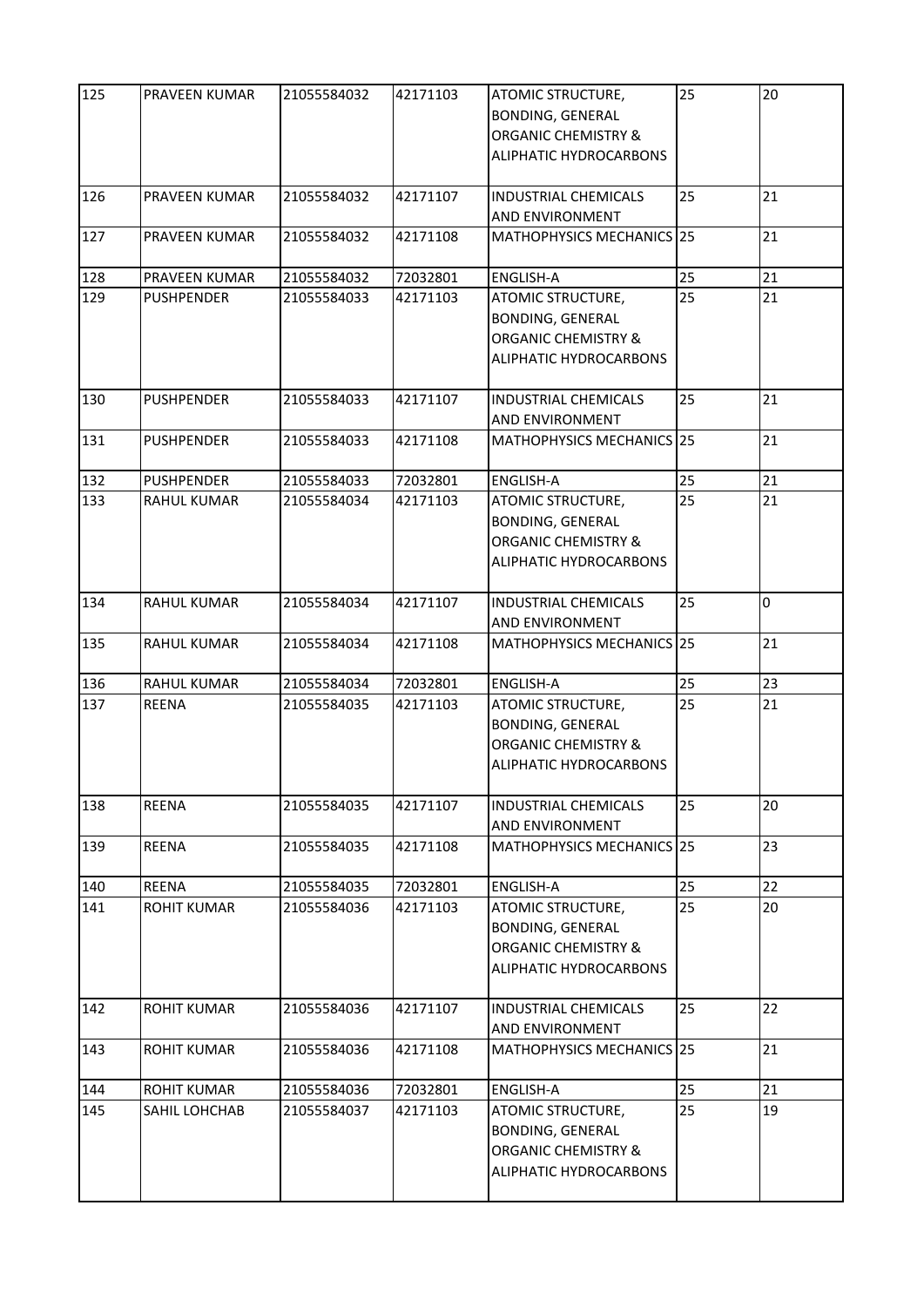| 146 | SAHIL LOHCHAB        | 21055584037 | 42171107 | <b>INDUSTRIAL CHEMICALS</b><br>AND ENVIRONMENT                                                           | 25 | 22 |
|-----|----------------------|-------------|----------|----------------------------------------------------------------------------------------------------------|----|----|
| 147 | SAHIL LOHCHAB        | 21055584037 | 42171108 | MATHOPHYSICS MECHANICS 25                                                                                |    | 22 |
| 148 | SAHIL LOHCHAB        | 21055584037 | 72032801 | <b>ENGLISH-A</b>                                                                                         | 25 | 21 |
| 149 | SANDEEP              | 21055584038 | 42171103 | ATOMIC STRUCTURE,<br><b>BONDING, GENERAL</b><br><b>ORGANIC CHEMISTRY &amp;</b><br>ALIPHATIC HYDROCARBONS | 25 | 21 |
| 150 | SANDEEP              | 21055584038 | 42171107 | <b>INDUSTRIAL CHEMICALS</b><br>AND ENVIRONMENT                                                           | 25 | 20 |
| 151 | SANDEEP              | 21055584038 | 42171108 | MATHOPHYSICS MECHANICS 25                                                                                |    | 22 |
| 152 | SANDEEP              | 21055584038 | 72032801 | <b>ENGLISH-A</b>                                                                                         | 25 | 21 |
| 153 | SARVJEET             | 21055584039 | 42171103 | ATOMIC STRUCTURE,<br><b>BONDING, GENERAL</b><br><b>ORGANIC CHEMISTRY &amp;</b><br>ALIPHATIC HYDROCARBONS | 25 | 23 |
| 154 | SARVJEET             | 21055584039 | 42171107 | <b>INDUSTRIAL CHEMICALS</b><br>AND ENVIRONMENT                                                           | 25 | 22 |
| 155 | SARVJEET             | 21055584039 | 42171108 | MATHOPHYSICS MECHANICS 25                                                                                |    | 19 |
| 156 | SARVJEET             | 21055584039 | 72032801 | ENGLISH-A                                                                                                | 25 | 24 |
| 157 | SAURABH KUMAR        | 21055584040 | 42171103 | ATOMIC STRUCTURE,<br><b>BONDING, GENERAL</b><br><b>ORGANIC CHEMISTRY &amp;</b><br>ALIPHATIC HYDROCARBONS | 25 | 8  |
| 158 | <b>SAURABH KUMAR</b> | 21055584040 | 42171107 | <b>INDUSTRIAL CHEMICALS</b><br>AND ENVIRONMENT                                                           | 25 | 0  |
| 159 | SAURABH KUMAR        | 21055584040 | 42171108 | MATHOPHYSICS MECHANICS 25                                                                                |    | 12 |
| 160 | SAURABH KUMAR        | 21055584040 | 72032801 | <b>ENGLISH-A</b>                                                                                         | 25 | 21 |
| 161 | <b>SHAGUN</b>        | 21055584041 | 42171103 | ATOMIC STRUCTURE,<br><b>BONDING, GENERAL</b><br><b>ORGANIC CHEMISTRY &amp;</b><br>ALIPHATIC HYDROCARBONS | 25 | 22 |
| 162 | SHAGUN               | 21055584041 | 42171107 | <b>INDUSTRIAL CHEMICALS</b><br>AND ENVIRONMENT                                                           | 25 | 18 |
| 163 | SHAGUN               | 21055584041 | 42171108 | MATHOPHYSICS MECHANICS 25                                                                                |    | 21 |
| 164 | <b>SHAGUN</b>        | 21055584041 | 72032801 | ENGLISH-A                                                                                                | 25 | 24 |
| 165 | <b>SHUBHAM KUMAR</b> | 21055584042 | 42171103 | ATOMIC STRUCTURE,<br><b>BONDING, GENERAL</b><br><b>ORGANIC CHEMISTRY &amp;</b><br>ALIPHATIC HYDROCARBONS | 25 | 23 |
| 166 | SHUBHAM KUMAR        | 21055584042 | 42171107 | <b>INDUSTRIAL CHEMICALS</b><br>AND ENVIRONMENT                                                           | 25 | 23 |
| 167 | <b>SHUBHAM KUMAR</b> | 21055584042 | 42171108 | MATHOPHYSICS MECHANICS 25                                                                                |    | 20 |
| 168 | SHUBHAM KUMAR        | 21055584042 | 72032801 | ENGLISH-A                                                                                                | 25 | 21 |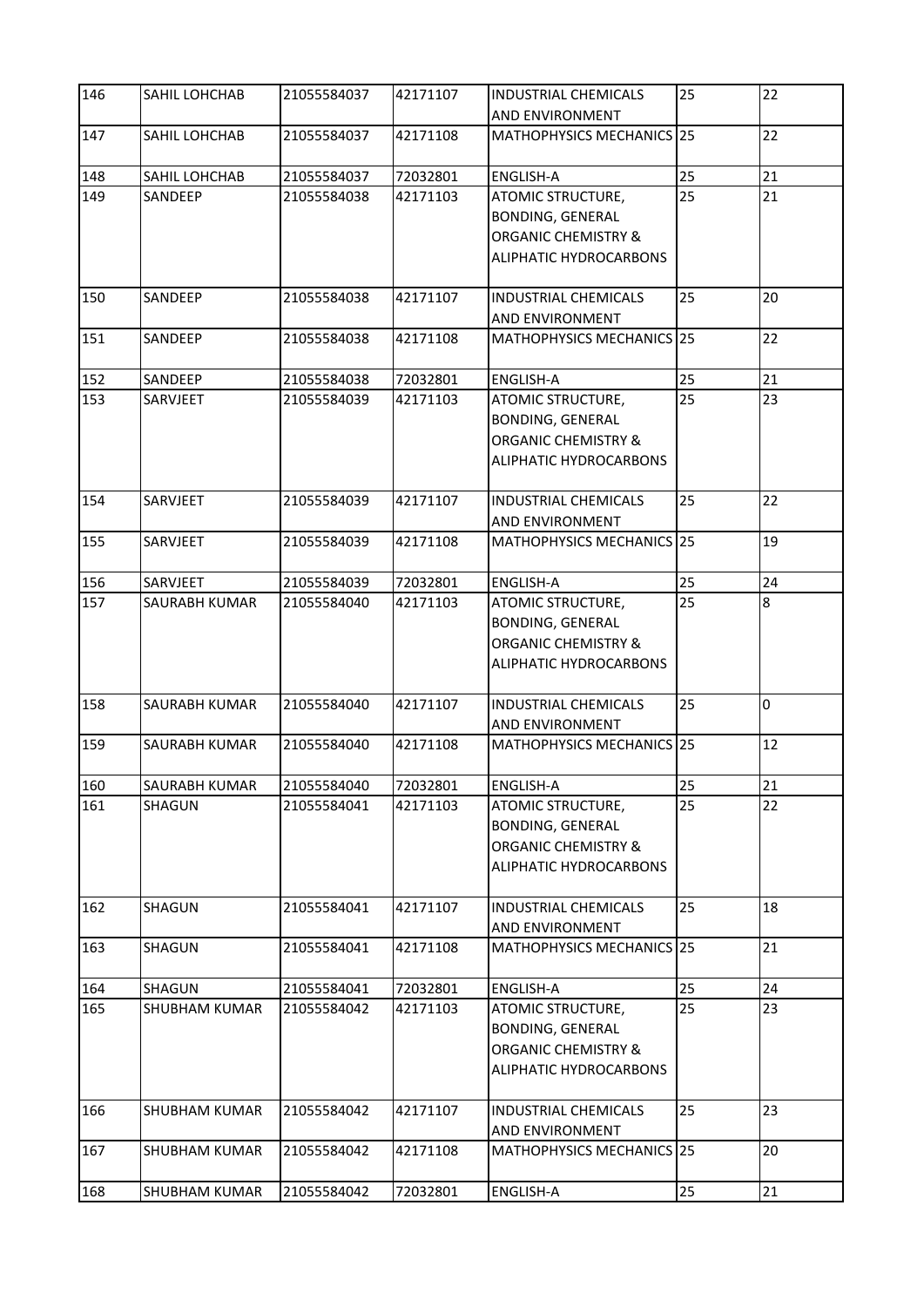| 169 | SIDDHARTH<br><b>RAJPOOT</b>        | 21055584043 | 42171103 | ATOMIC STRUCTURE,<br><b>BONDING, GENERAL</b><br><b>ORGANIC CHEMISTRY &amp;</b><br>ALIPHATIC HYDROCARBONS | 25 | 22 |
|-----|------------------------------------|-------------|----------|----------------------------------------------------------------------------------------------------------|----|----|
| 170 | <b>SIDDHARTH</b><br><b>RAJPOOT</b> | 21055584043 | 42171107 | <b>INDUSTRIAL CHEMICALS</b><br>AND ENVIRONMENT                                                           | 25 | 22 |
| 171 | <b>SIDDHARTH</b><br><b>RAJPOOT</b> | 21055584043 | 42171108 | MATHOPHYSICS MECHANICS 25                                                                                |    | 20 |
| 172 | <b>SIDDHARTH</b><br><b>RAJPOOT</b> | 21055584043 | 72032801 | <b>ENGLISH-A</b>                                                                                         | 25 | 21 |
| 173 | <b>SIMRAN RAWAT</b>                | 21055584044 | 42171103 | ATOMIC STRUCTURE,<br><b>BONDING, GENERAL</b><br><b>ORGANIC CHEMISTRY &amp;</b><br>ALIPHATIC HYDROCARBONS | 25 | 23 |
| 174 | SIMRAN RAWAT                       | 21055584044 | 42171107 | <b>INDUSTRIAL CHEMICALS</b><br>AND ENVIRONMENT                                                           | 25 | 21 |
| 175 | <b>SIMRAN RAWAT</b>                | 21055584044 | 42171108 | MATHOPHYSICS MECHANICS 25                                                                                |    | 23 |
| 176 | <b>SIMRAN RAWAT</b>                | 21055584044 | 72032801 | <b>ENGLISH-A</b>                                                                                         | 25 | 24 |
| 177 | <b>TANYA</b>                       | 21055584045 | 42171103 | ATOMIC STRUCTURE,<br><b>BONDING, GENERAL</b><br><b>ORGANIC CHEMISTRY &amp;</b><br>ALIPHATIC HYDROCARBONS | 25 | 20 |
| 178 | <b>TANYA</b>                       | 21055584045 | 42171107 | <b>INDUSTRIAL CHEMICALS</b><br>AND ENVIRONMENT                                                           | 25 | 23 |
| 179 | <b>TANYA</b>                       | 21055584045 | 42171108 | MATHOPHYSICS MECHANICS 25                                                                                |    | 23 |
| 180 | <b>TANYA</b>                       | 21055584045 | 72032801 | <b>ENGLISH-A</b>                                                                                         | 25 | 23 |
| 181 | URVASHI SINGH                      | 21055584046 | 42171103 | ATOMIC STRUCTURE,<br><b>BONDING, GENERAL</b><br><b>ORGANIC CHEMISTRY &amp;</b><br>ALIPHATIC HYDROCARBONS | 25 | 22 |
| 182 | URVASHI SINGH                      | 21055584046 | 42171107 | <b>INDUSTRIAL CHEMICALS</b><br><b>AND ENVIRONMENT</b>                                                    | 25 | 15 |
| 183 | URVASHI SINGH                      | 21055584046 | 42171108 | MATHOPHYSICS MECHANICS 25                                                                                |    | 22 |
| 184 | URVASHI SINGH                      | 21055584046 | 72032801 | ENGLISH-A                                                                                                | 25 | 21 |
| 185 | <b>VEDAANT HINDWAN</b>             | 21055584047 | 42171103 | ATOMIC STRUCTURE,<br><b>BONDING, GENERAL</b><br><b>ORGANIC CHEMISTRY &amp;</b><br>ALIPHATIC HYDROCARBONS | 25 | 20 |
| 186 | <b>VEDAANT HINDWAN</b>             | 21055584047 | 42171107 | <b>INDUSTRIAL CHEMICALS</b><br>AND ENVIRONMENT                                                           | 25 | 21 |
| 187 | VEDAANT HINDWAN 121055584047       |             | 42171108 | MATHOPHYSICS MECHANICS 25                                                                                |    | 21 |
| 188 | VEDAANT HINDWAN 21055584047        |             | 72032801 | <b>ENGLISH-A</b>                                                                                         | 25 | 24 |